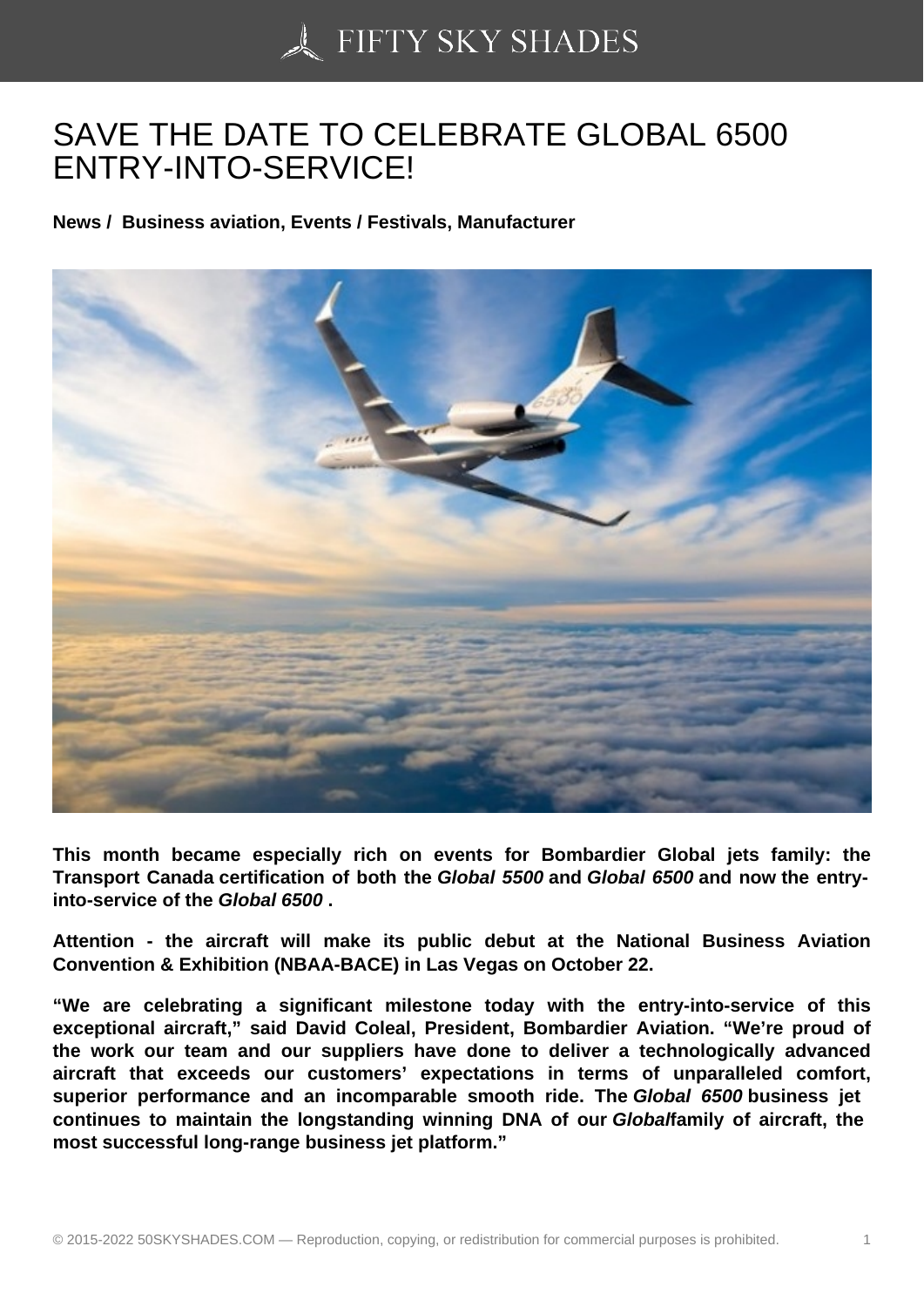

The aircraft went through the rigorous flight testing program, which was completed at Bombardier's world-class test centre in Wichita, Kansas. The Pearl 15 engine, the latest addition to Rolls-Royce's exceptional business aviation engine portfolio, received EASA certification in 2018 and Transport Canada certification recently. The engine, developed at the Rolls-Royce Centre of Excellence for Business Aviation engines in Dahlewitz, Germany, was custom-designed with the most innovative technology – including enhanced aerodynamics, blade cooling and advanced engine health monitoring systems – to power the Global 5500 and Global 6500 aircraft.

With the purpose-built engines, advanced wing design and built-in systems redundancy and robustness for which Bombardier Global aircraft are renowned, the aircraft offer superior safety and a smooth ride to its passengers. The new Rolls-Royce Pearl engines also make the Global 6500 aircraft a cleaner and more efficient business jet.

Equipped with the revolutionary Bombardier Vision Flight Deck and the industry's leading cockpit, the aircraft offers a comprehensive avionics suite with ergonomics and aesthetics that provide pilots with outstanding comfort and control.

The Global 6500 aircraft has a class-leading range of 6,600 nautical miles, with a top speed of Mach 0.90 and Bombardier's smooth ride technology. It can connect New York to Dubai, and Hong Kong to London. The Global 6500 aircraft also boasts superior agility, with the ability to access airports that others can't, such as London City.

The Global 6500 aircraft offers a stunning redesigned cabin with exclusive features that are as innovative as they are luxurious. The Global 6500 business jet also debuts the Nuage chaise, a unique seating innovation, which adds new dimensions to the conference suite as a lounge chair that converts into a flat surface for sleeping or banquet-style dining around the table. Bombardier's patented Nuage seat is also exclusive to the new Global aircraft family. With its distinctive